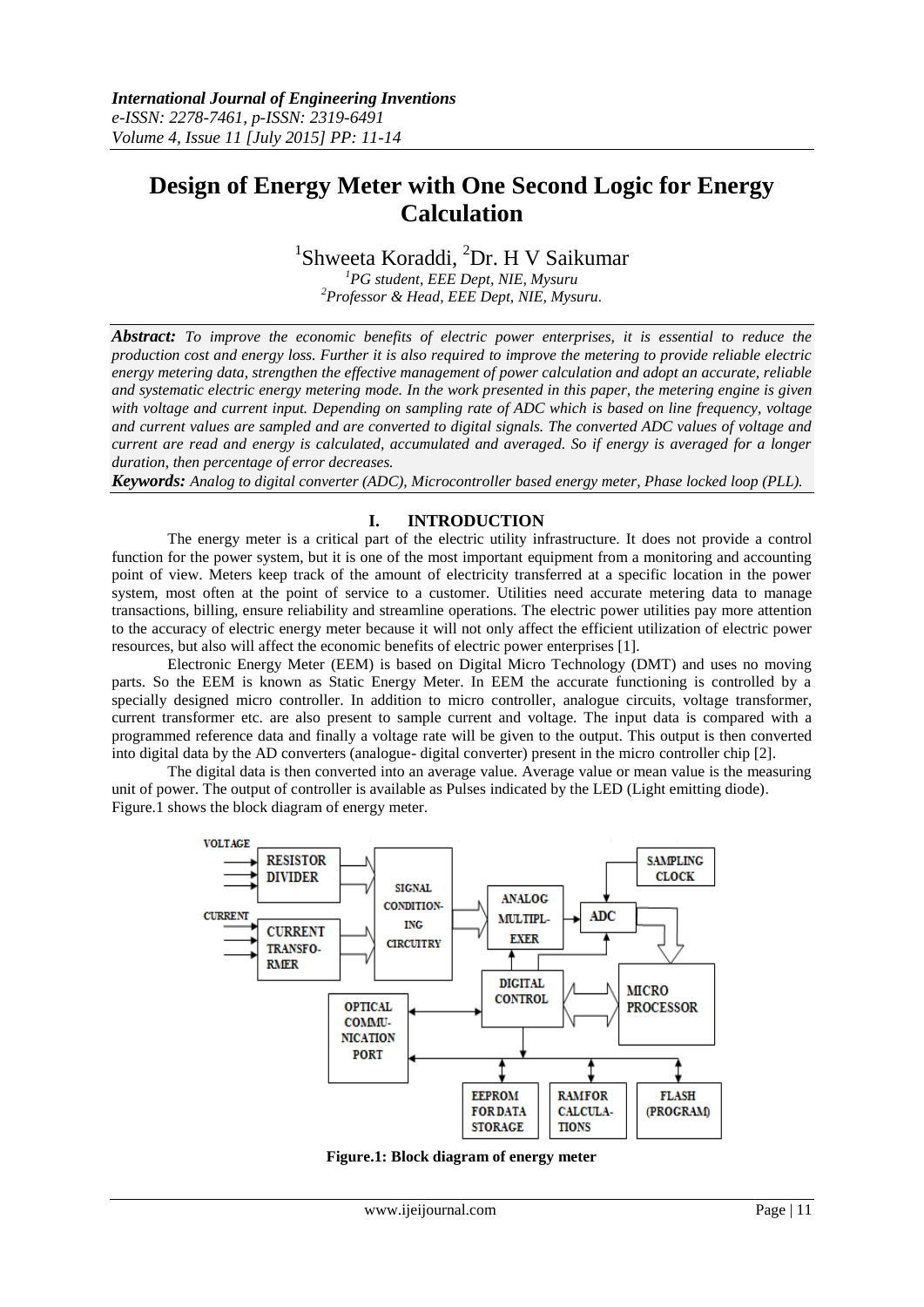#### **II. BACKGROUND**

The metering engine is given with voltage and current input. For sine wave signals, amplitude and frequency are two possible changing parameters. Since the frequency of the mains varies, it is important to first measure the mains frequency accurately and then phase shift the voltage samples accordingly.

The instantaneous I and V signals for each phase are accumulated. A cycle tracking counter and sample counter keep track of the number of samples accumulated. When set samples values have been accumulated, the background process stores these in registers and notifies the foreground process to produce the average results like RMS and power values [2]. For frequency measurements, we do a straight line interpolation between the zero crossing voltage samples. Figure.2 depicts the samples near a zero cross and the process of linear interpolation.



**Figure.2: Frequency measurement**

Since noise spikes can also cause errors, we use the rate of change check to filter out the possible erroneous signals and make sure that the two points are interpolated from are genuine zero crossing points. For example, if you have two negative samples, a noise spike can make one of them positive and therefore making the negative and positive pair looks as if there is a zero crossing.

In meter application Phase locked loop is used for line frequency synchronization with ADC sampling frequency. PLL follows line frequency. Line frequency is not always constant. Sometimes it varies from the grid side, which is acceptable. When the frequency changes then time duration changes.

There should be a line frequency sync operation which synchronizes the sampling frequency with line frequency. This can be achieved using Phase Locked Loop (PLL).

#### **III. ACCURACY IN ENERGY METERING**

Accuracy evaluation represents one of the most critical aspects mainly when digital energy metering is considered. In the microcontroller-based energy meters the accuracy is influenced by the following specific factors [3]:

- Voltage and current sensors
- Analog electronics
- AD Converter resolution
- Sampling rate
- Properties of algorithms adopted to compute energy
- Type of arithmetic computation adapted

#### **IV. ENERGY CALCULATION PROCESS**

Energy measurement is based on the processing of voltage and current. Energy calculation process involves sampling of voltage and currents and is sensitive to frequency variations and if it is not taken care it can cause errors. Depending on sampling rate of ADC which is based on line frequency, voltage and current values are sampled and are converted to digital signals. The converted ADC values of voltage and current are read and energy is calculated, this energy is accumulated and is averaged. The calculation of the energy value is based on averaging method.

Following are the formulae to calculate active and reactive power [2] [4].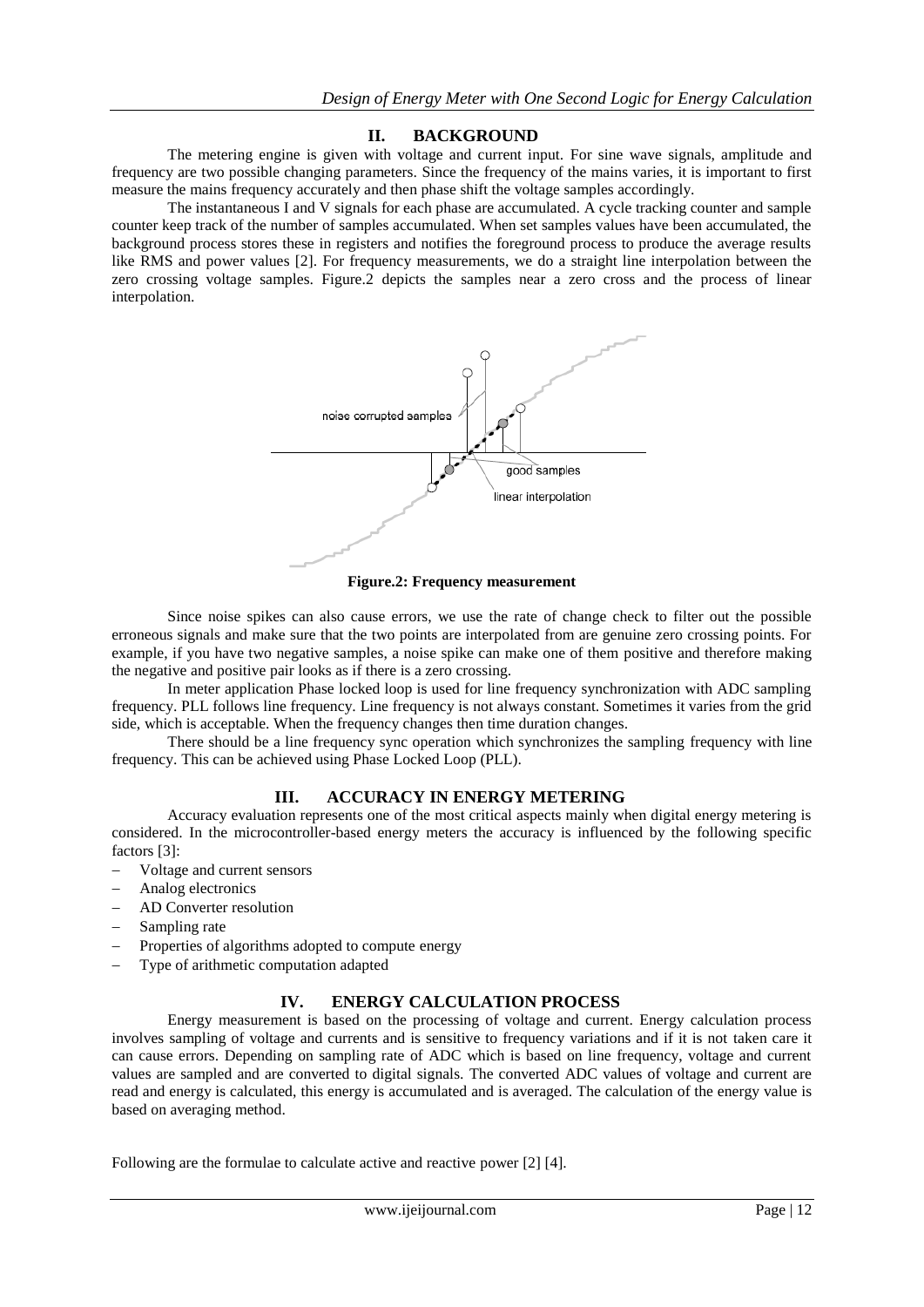$$
P_{Act} \qquad \quad \ = \left( \frac{\sum_{n=1}^{Sample~count}~v_n \times I_n}{Sample~count} \right)
$$

 $P_{\text{React}}$  $\frac{\sum_{n=1}^{Sample} count V_{90,n} \times I_n}{Sample}$ 

Where,

 $Vn = Voltage sample at the n<sup>th</sup> sample instant$ In = Current sample at the  $n<sup>th</sup>$  sample instant Sample count= Number of samples in specified duration. V90,  $n =$  Voltage sample at the n<sup>th</sup> sample instant shifted by 90 degrees

The consumed energy is then calculated based on the active power value for each frame.

 $E_{\text{Act}}$  =  $P_{\text{Act}} \times \text{sample count}$ <br>  $E_{\text{React}}$  =  $P_{\text{React}} \times \text{sample count}$  $=$   $P_{\text{React}} \times$  sample count

For reactive energy we use the 90 degree phase shift approach for two reasons:

1. This allows us to measure the reactive power accurately down to very small currents.

2. This conforms to international specified measurement method.

For changing inputs, accuracy of energy calculation depends on both measurement time averaging and time latency during which the input signal is not subjected to change. The line frequency may vary from grid side (acceptable variation) the accuracy of the energy calculation depends on the number of cycles considered for energy calculation. More cycles used for energy calculation, the more accurate it is.

PLL follows line frequency and if line frequency is changed then based on that PLL takes corrective action and thus the synchronization between sampling frequency and line frequency is achieved. Even if PLL is present for frequency synchronization, PLL takes some time to detect the change in frequency, there is some transition time. In that transition time sampling rate may vary. This can cause error in calculation. If we consider more number of cycles then this error reduces. In this paper 50 cycles are considered as it is the standard input frequency.

#### **V. DESIGN OF ONE SECOND ENERGY LOGIC ALGORITHM**

An interrupt for every One second from RTC will set the flag to indicate the Micro Controller Unit (MCU) to do the energy calculation using the accumulated voltage and current samples. The active energy is the measure of active power accumulated over a period of time. The accumulated active power for 1sec is multiplied with 1sec to get the active energy for 1sec. This watt-sec value is converted to kWh to get the basic measure of active energy.

The kWh for every 1sec is being accumulated with the previous value to get the cumulated kWh. Other instantaneous parameters like voltage RMS, current RMS, active power (kW), apparent power (kVA) and power factor are also calculated from the sampled and accumulated values of voltage and current. The flow of basic energy calculation is shown in Figure.3



**Figure.3: One second energy calculation process.**